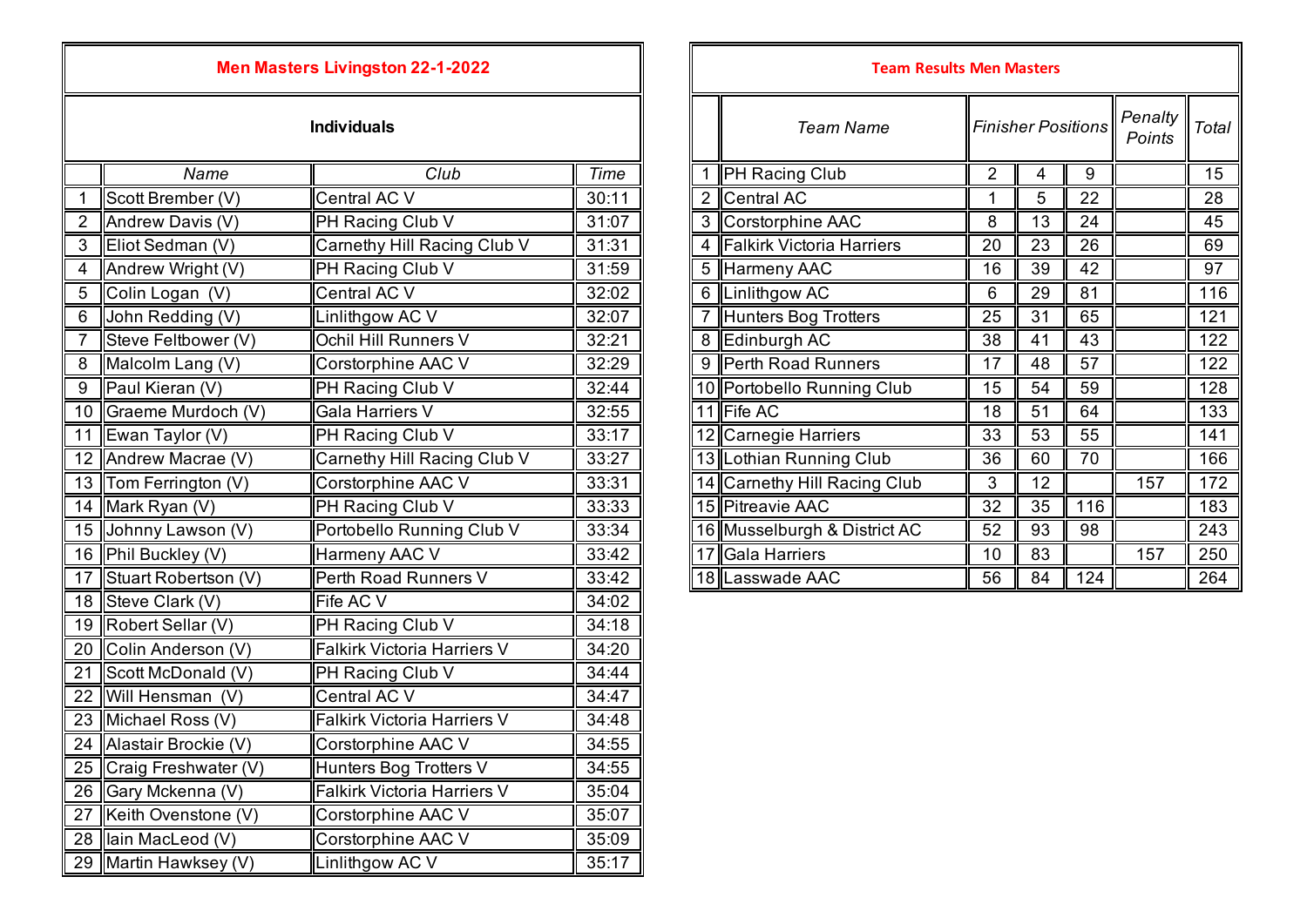|    | 30 Scott Strachan (V)  | Kinross Road Runners V      | 35:26 |
|----|------------------------|-----------------------------|-------|
| 31 | David Wright (V)       | Hunters Bog Trotters V      | 35:40 |
| 32 | Cam Warner (V)         | Pitreavie AAC V             | 35:40 |
| 33 | Steven King (V)        | Carnegie Harriers V         | 35:57 |
| 34 | Mark Webster (V)       | PH Racing Club V            | 36:06 |
| 35 | Jeff Farquhar (V)      | Pitreavie AAC V             | 36:06 |
| 36 | Colin Partridge (V)    | Lothian Running Club V      | 36:43 |
| 37 | Stuart Meiklejohn (V)  | PH Racing Club V            | 36:46 |
| 38 | Owain Williams (V)     | Edinburgh AC V              | 37:00 |
| 39 | Simon Watkinson (V)    | Harmeny AAC V               | 37:06 |
| 40 | Craig Walker (V)       | Central AC V                | 37:23 |
| 41 | lain Craven (V)        | Edinburgh AC V              | 37:27 |
| 42 | Jason McGillivray (V)  | Harmeny AAC V               | 37:31 |
| 43 | Dave Cross (V)         | Edinburgh AC V              | 37:33 |
| 44 | Gavin Phillips (V)     | Edinburgh AC V              | 37:38 |
| 45 | Mark McLean (V)        | PH Racing Club V            | 37:41 |
| 46 | Scott Love (V)         | PH Racing Club V            | 37:47 |
| 47 | Callum Stephen (V)     | Edinburgh AC V              | 37:54 |
| 48 | Kenny Cairns (V)       | Perth Road Runners V        | 37:54 |
| 49 | Lewis Orr (V)          | Edinburgh AC V              | 38:00 |
| 50 | Jens Subke (V)         | Central AC V                | 38:02 |
| 51 | Tony Martin (V)        | Fife AC V                   | 38:02 |
| 52 | Robert Henry (V)       | Musselburgh & District AC V | 38:03 |
| 53 | Lee Holland (V)        | Carnegie Harriers V         | 38:08 |
| 54 | Alex Garvie (V)        | Portobello Running Club V   | 38:11 |
| 55 | Ben Hopkin (V)         | Carnegie Harriers V         | 38:15 |
| 56 | Scott Dickson (V)      | Lasswade AAC V              | 38:23 |
| 57 | James Fotheringham (V) | Perth Road Runners V        | 38:26 |
| 58 | John Crookston (V)     | PH Racing Club V            | 38:27 |
| 59 | Neil Park (V)          | Portobello Running Club V   | 38:38 |
| 60 | Johnny Thomson (V)     | Lothian Running Club V      | 38:39 |
| 61 | Ronnie Glen (V)        | Perth Road Runners V        | 38:44 |
| 62 | Barry Davie (V)        | Carnegie Harriers V         | 38:46 |
| 63 | Alan McGowan (V)       | PH Racing Club V            | 38:48 |
| 64 | Stephen Dickson (V)    | Fife AC V                   | 38:51 |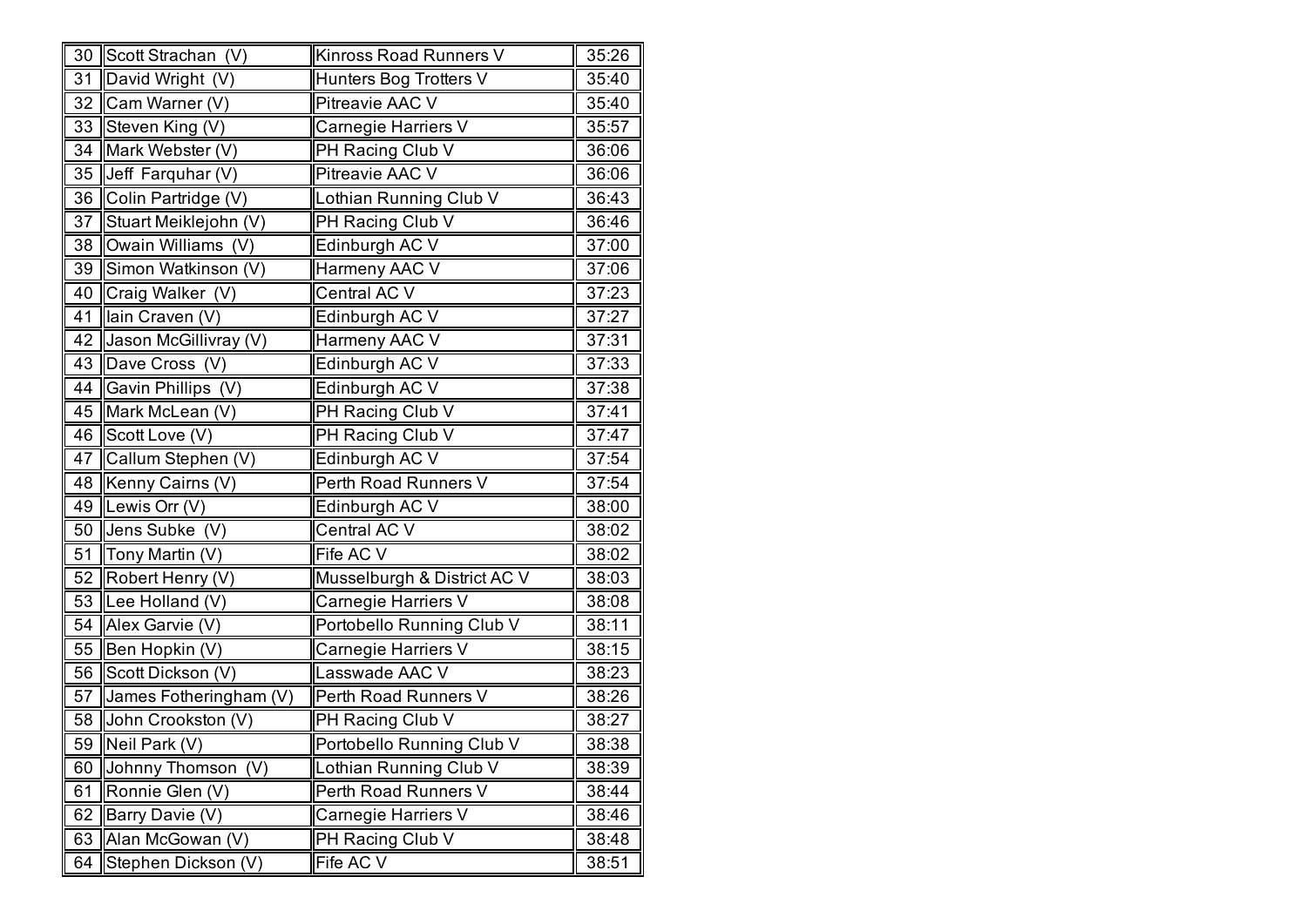|    | 65 Alastair Hindle (V) | Hunters Bog Trotters V      | 38:53 |
|----|------------------------|-----------------------------|-------|
|    | 66 Alan Murray (V)     | Carnegie Harriers V         | 38:58 |
| 67 | Neil Thomas (V)        | Hunters Bog Trotters V      | 39:03 |
| 68 | David Worrall (V)      | Portobello Running Club V   | 39:03 |
|    | 69 Ivor Normand (V)    | Hunters Bog Trotters V      | 39:05 |
|    | 70 Sandy Orr (V)       | Lothian Running Club V      | 39:07 |
| 71 | Ollie Pound (V)        | Portobello Running Club V   | 39:07 |
|    | 72 David Alexander (V) | Harmeny AAC V               | 39:11 |
|    | 73   Paul McBrien (V)  | Edinburgh AC V              | 39:13 |
| 74 | lan Dunsmore (V)       | Central AC V                | 39:13 |
| 75 | Norry Passway (V)      | Dundee Hawkhill Harriers V  | 39:17 |
|    | 76   Duncan Ball (V)   | Penicuik Harriers V         | 39:21 |
| 77 | Chris Creegan (V)      | Edinburgh AC V              | 39:23 |
| 78 | Jon Denis (V)          | Harmeny AAC V               | 39:23 |
| 79 | Alan Inglis (V)        | Teviotdale Harriers V       | 39:27 |
| 80 | Joe Melton (V)         | Harmeny AAC V               | 39:33 |
| 81 | Paul Dudchenko (V)     | Linlithgow AC V             | 39:35 |
| 82 | Doug Gowan (V)         | Edinburgh AC V              | 39:38 |
| 83 | Bob Johnson (V)        | Gala Harriers V             | 39:41 |
| 84 | Dave Scott (V)         | Lasswade AAC V              | 39:44 |
| 85 | Hugh Buchanan (V)      | Central AC V                | 39:47 |
| 86 | Mark Western (V)       | PH Racing Club V            | 39:50 |
| 87 | Andrew Corrigan (V)    | Lothian Running Club V      | 39:55 |
| 88 | Mike Connelly (V)      | Corstorphine AAC V          | 40:00 |
| 89 | Adrian White (V)       | Harmeny AAC V               | 40:01 |
| 90 | Willie Jarvie (V)      | Portobello Running Club V   | 40:01 |
| 91 | John Hynd (V)          | Carnegie Harriers V         | 40:06 |
| 92 | Malcolm Finlayson (V)  | Falkirk Victoria Harriers V | 40:12 |
| 93 | Charles Stable (V)     | Musselburgh & District AC V | 40:18 |
|    | 94   Paul Caban (V)    | Ferranti AAC V              | 40:29 |
| 95 | Stuart Reid (V)        | Perth Road Runners V        | 40:36 |
| 96 | George Lupton (V)      | Portobello Running Club V   | 40:48 |
| 97 | Paul Harkin (V)        | Fife AC V                   | 41:06 |
| 98 | Andy Scott (V)         | Musselburgh & District AC V | 41:08 |
| 99 | Paul Bellamy (V)       | Harmeny AAC V               | 41:20 |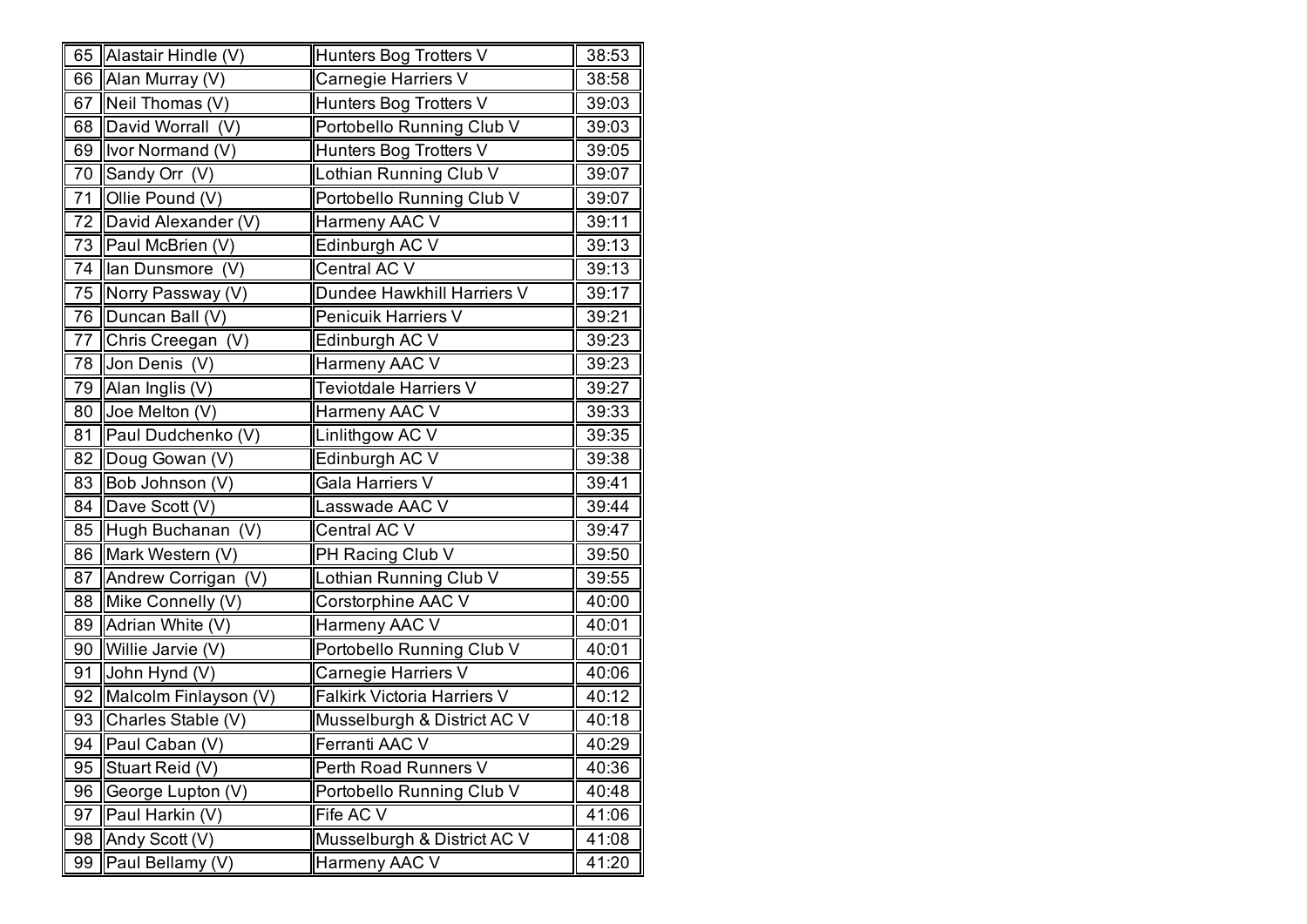|     | 100 Gordon Pryde (V)             | Lomond Hill Runners AAC V   | 41:23 |
|-----|----------------------------------|-----------------------------|-------|
|     | 101 Malcolm Hammond (V)          | PH Racing Club V            | 41:27 |
|     | 102 Ed Norton (V)                | PH Racing Club V            | 41:36 |
|     | 103 David Maine Reade (V)        | Linlithgow AC V             | 41:44 |
|     | 104 George Gilhooley (V)         | Lothian Running Club V      | 41:47 |
|     | 105 Richard Hadfield (V)         | Portobello Running Club V   | 41:55 |
|     | 106 Andy Ross (V)                | Harmeny AAC V               | 42:03 |
|     | 107 Michael Stewart (V)          | PH Racing Club V            | 42:20 |
|     | 108 Simon Grieshaber (V)         | Perth Road Runners V        | 42:30 |
|     | 109 Brian Millar (V)             | Carnegie Harriers V         | 42:42 |
|     | 110 Jon Waters (V)               | Harmeny AAC V               | 42:53 |
|     | 111 Russell Rennie (V)           | Lothian Running Club V      | 43:02 |
|     | 112 Keith Martin (V)             | Harmeny AAC V               | 43:08 |
|     | 113 Neil Halliday (V)            | Linlithgow AC V             | 43:08 |
|     | 114 Steven Blair (V)             | Corstorphine AAC V          | 43:25 |
|     | 115 Neil Anderson (V)            | Carnegie Harriers V         | 43:31 |
|     | 116 Oscar Sanchez (V)            | Pitreavie AAC V             | 43:33 |
|     | 117 Geoff Pendrill (V)           | Linlithgow AC V             | 43:37 |
|     | 118 Graham Chambers (V)          | Linlithgow AC V             | 43:52 |
|     | 119 John Robertson (V)           | Lothian Running Club V      | 43:59 |
|     | 120 Craig Stewart (V)            | Harmeny AAC V               | 44:02 |
|     | 121 Patrick Fenn (V)             | Edinburgh AC V              | 44:17 |
|     | 122 Kieran Morgan (V)            | Carnegie Harriers V         | 44:24 |
|     | 123 Mike Malcolm-Smith (V)       | Musselburgh & District AC V | 44:48 |
|     | 124 Derrick Brydon (V)           | Lasswade AAC V              | 44:57 |
|     | 125 Mike Dales (V)               | Perth Road Runners V        | 45:47 |
|     | 126 Allan Gall (V)               | Central AC V                | 45:51 |
|     | $\overline{127}$ James Thyne (V) | Hunters Bog Trotters V      | 46:03 |
|     | 128 Alan Coltman (V)             | Teviotdale Harriers V       | 46:14 |
|     | 129 Eric Stevenson (V)           | Edinburgh AC V              | 46:22 |
|     | 130 Raymond Mitchell (V)         | Run Livingston V            | 46:32 |
|     | 131 Kevin Godfrey (V)            | Lothian Running Club V      | 46:35 |
|     | 132 Brian Howie (V)              | Edinburgh AC V              | 47:19 |
| 133 | Cameron Campbell (V)             | Central AC V                | 47:22 |
|     | 134 David Law (V)                | Corstorphine AAC V          | 47:25 |